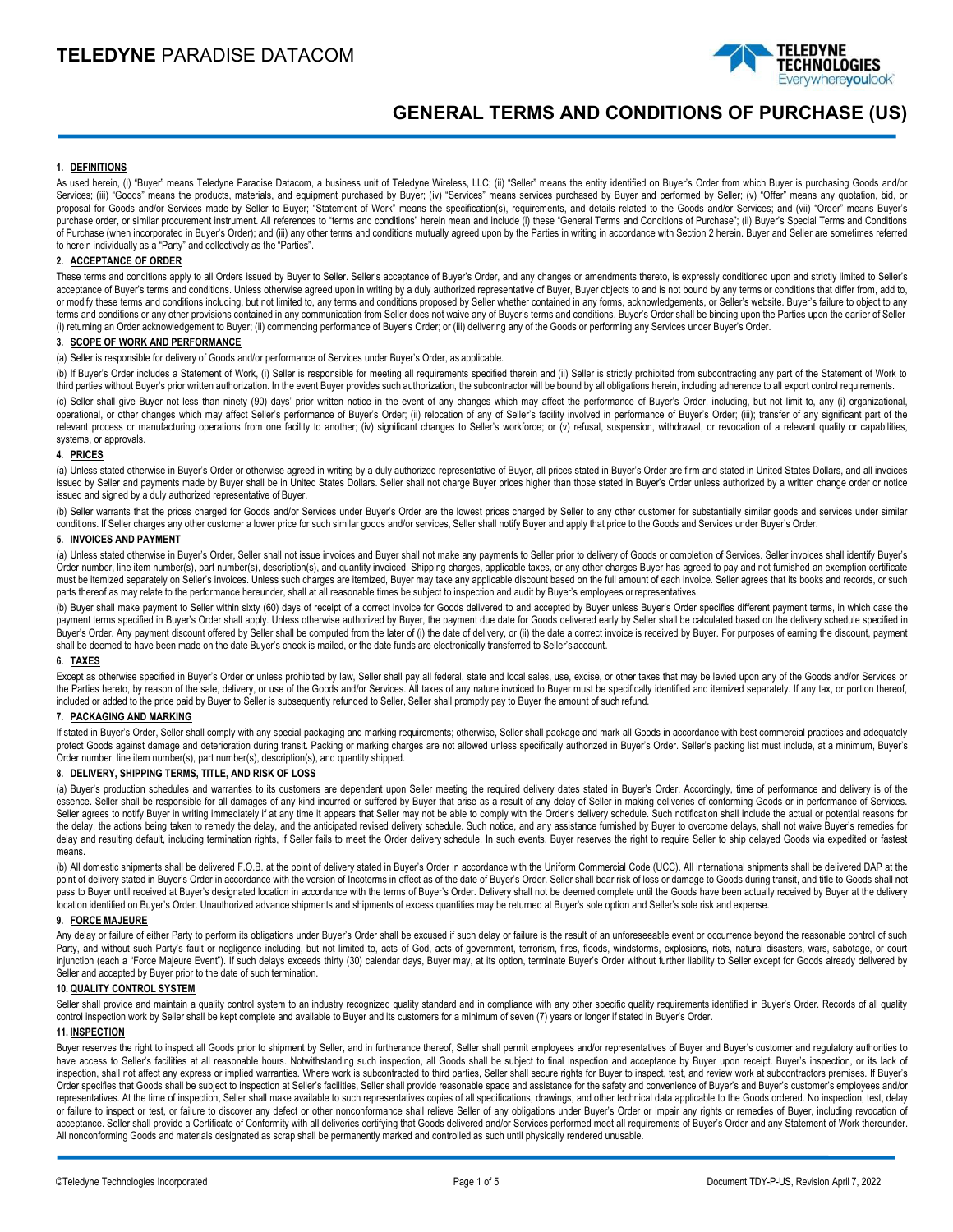# **12. ACCEPTANCE**

Payment for any Goods and Services under Buyer's Order shall not constitute acceptance thereof. Buyer reserves the right to reject and refuse acceptance of Goods that do not conform to the requirements, instructions, specifications, drawings, data, or warranties stated or referenced in Buyer's Order. Nonconforming Goods shall be returned to Seller for full credit, repair, or replacement at Seller's sole risk and expense, including transportation charges and Buyer will suspend payment of any invoice relating such nonconforming Goods. Buyer' acceptance of Goods is not a waiver of Buyer's right to reject and/or return Goods which are subsequently found to not conform to Buyer's Order, or by reason of patent or latent defect, or other breach of warranty, or to make a claim for damages, including manufacturing costs, damage to material or articles caused by improper boxing, crating, or packing, or other damages. Such rights and remedies shall be in addition to any other remedies provided by law.

# **13. WARRANTIES**

(a) All warranties of Seller, whether created expressly by law or in fact, are incorporated herein by reference, apply to Buyer's Order, and are supplemented by the following express warranties. For a period of twelve (12) months from Buyer's acceptance, or such other period as may be agreed by the Parties in writing or specified in Buyer's Order (the "Warranty Period"), all Goods and/or Services shall (i) conform with any and all specifications, drawings, samples, or other descriptions referenced in and/or furnished with Buyer's Order; (ii) be merchantable, of good design, material, and workmanship; (iii) be new and not contain used or reconditioned material; (iv) be free from defects; (v) be suitable for their intended purpose; (vi) not infringe upon or violate the legal or equitable rights of any third party or out of any license, franchise, patent, trademark, or other proprietary right, now or hereafter in effect; (vii) be free and clear of any security interests, liens or other encumbrances; and (viii) comply with all applicable laws and regulations.

(b) If Buyer determines there is a defect in the Goods at any time during the Warranty Period, Seller shall, at its sole expense and without delay, repair or replace the defective Goods or, at Buyer's sole option, refund to Buyer the price of the defective Goods. In the event that it is impractical to return the rejected Goods to Seller, Buyer may require Seller to carry out the necessary re-design, repair, modification or replacement as appropriate at Seller's expense where the Goods are located.

(c) Any and all repaired or replaced Goods shall be covered by this warranty for a new period equal to the original Warranty Period. All obligations of Seller hereunder shall survive acceptance of and/or payment for the Goods. Seller shall indemnify and hold Buyer harmless from and against all liability, loss, consequential and incidental damages, and expenses resulting from the breach of any warranty, or resulting from any other act or omission by Seller, its agents, or employees, while in the performance hereof.

(d) If at any time the Goods and/or Services become non-conforming for any reason, Seller must immediately notify Buyer in writing. In addition, if required by Buyer, Seller shall provide Buyer a report identifying the cause of the non-conformance and any additional Goods or Services that may be affected by the defect, and/or the repair action to be taken.

(e) The forgoing warranties, and all other warranties, express or implied, shall survive delivery, inspection, acceptance and payment and shall extend to Buyer's customers at whatever tier.

(f) The rights and remedies granted to Buyer under this Section are in addition to any other rights or remedies provided elsewhere in Buyer's Order or underlaw.

# **14. COUNTERFEIT PARTS**

(a) As used herein, "Part" means any material, product, component, device, module, assembly, subassembly, or the like sold or delivered by Seller to Buyer either as Goods or as a constituent part of a Goods. "Counterfeit Part" means a Part that is (i) an unauthorized copy or substitute that has been identified, marked, and/or altered by a source other than the Part's legally authorized source and/or has been misrepresented to be an authorized item of the legally authorized source, and/or (ii) previously used parts provided or represented as "new." A Part is a "Suspect Counterfeit Part" if visual inspection, testing, or other information provides reason to believe that the Part may be a Counterfeit Part. As used herein, "authentic" means (i) genuine; (ii) from the legitimate source claimed or implied by the marking and design of the Part offered; and (iii) manufactured by, or at the behest and to the standards of, the manufacturer that has lawfully applied its name and trademark for that model/version of the Part.

(b) Seller represents and warrants that only new and authentic Parts and materials are used in Goods ordered by Buyer and that such Goods contain no Counterfeit Parts. No other Part other than a new and authentic Part shall be used unless approved in advance in writing by Buyer's duly authorized representative. To further mitigate the possibility of the inadvertent use of Counterfeit Parts, Seller shall only purchase authentic parts/components directly from original equipment manufacturers ("OEMs") and original component manufacturers ("OCMs") or through the OEM's/OCM's authorized distributors. Seller shall make available to Buyer, at Buyer's request, OEM/OCM documentation that authenticates traceability of the Parts to the applicable OEM/OCM. Purchase of Parts from independent distributors is not authorized unless first approved in writing by Buyer's duly authorized representative.

(c) Seller shall maintain a documented system (policy, procedure, or other documented approach) that provides for prior notification to Buyer and Buyer's written approval before Parts are procured from sources other than OEMs/OCMs or through the OEM's/OCM's authorized distributors. Seller shall provide copies of such documentation for its system for Buyer's inspection upon Buyer's request. Seller's system shall be consistent with applicable industry standards including, as a minimum, AS5553 for the detection and avoidance of Counterfeit Parts and Suspect Counterfeit Parts.

(d) Acceptance of Buyer's Order constitutes confirmation by Seller that it is the OEM, OCM, or a franchised or authorized distributor of the OEM/OCM for the Goods procured under Buyer's Order. Seller further warrants that OEM/OCM acquisition documentation that authenticates traceability of the Parts is available upon request. Should Seller become aware of a confirmed or suspect Counterfeit Part that, by any means, has been delivered to Buyer or acquired for Buyer's Order whether or not delivered to Buyer, Seller shall notify Buyer in writing as soon as possible but not later than five (5) days of such discovery. Seller shall verify receipt of this notification by Buyer. This requirement shall survive expiration or completion of Buyer's Order. Seller shall be liable for cost of Counterfeit Parts and Suspect Counterfeit Parts and the cost of rework or corrective action that may be required by Buyer to remedy the use or inclusion of such Parts. Seller shall quarantine remaining Suspect Counterfeit Parts and Counterfeit Parts, in inventory and make them available for investigation by appropriate government authorities

(e) Seller shall flow the requirements of this Section to its subcontractors and suppliers at any tier for the performance of Buyer'sOrder.

#### **15. DATA AND SOFTWARE**

(a) For data other than computer software delivered pursuant to or in connection with Buyer's Order, Seller grants to Buyer, and all others acting on its behalf, a paid-up, non-exclusive, irrevocable worldwide license, including a right to sublicense to its subcontractors, customers and their end-users, of all such data, including copyrighted data, to reproduce, prepare derivative works, distribute copies to the public, and perform publicly and display publicly, by or on behalf of Buyer for Buyer, its subcontractors', customers' or their end-users' use or performance.

(b) For computer software delivered pursuant to or in connection with Buyer's Order, Seller grants to Buyer, a paid-up, non-exclusive, irrevocable worldwide license, including a right to sublicense to its subcontractors, customers and their end-users, of all such computer software, including copyrighted or patented software, to reproduce, prepare derivative works, and perform publicly and display publicly, by or on behalf of Buyer for Buyer, its subcontractors', customers' or their end-users' own use or performance.

### **16. CHANGES**

(a) Buyer may at any time, by a written change order or similar instrument issued by a duly authorized representative of Buyer, make changes within the general scope of Buyer's Order including, but not limited to, changes to (i) specifications, drawings, designs, or description of Services; (ii) method of shipment or packaging; (iii) reasonable adjustments in quantities or delivery schedules or both; and (iv) place of delivery. Seller shall comply promptly with such direction.

(b) If Buyer's change order causes an increase or decrease in the cost of performance or in the time required for performance, an equitable adjustment may be made to the Order price and/or delivery schedule and Buyer's Order shall be modified in writing accordingly. Any claim for adjustment under this Section shall be deemed waived unless asserted in writing within twenty (20) days from the date of receipt by Seller of the change order, provided, however, that Buyer in its sole discretion may receive and act upon such claim submitted at any time prior to final payment under Buyer's Order. Any such claim must set forth the amount of any increase or decrease in the cost of performance resulting from the change in the format and detail reasonably specified by Buyer. Failure to agree upon an equitable adjustment shall not relieve Seller from proceeding without any delay in performance of Buyer's Order as changed. Where the cost of property made obsolete or excess as a result of a change order is included in Seller's claim for adjustment pursuant to this Section, Buyer shall have the right to prescribe the manner of disposition of such property.

(c) Buyer's engineering and technical personnel may from time to time render assistance, give technical advice, or exchange information with Seller's personnel in relation to Buyer's Order. Such assistance, advice, and/or exchange of information shall not be construed as Buyer's consent or authority to effect any changes to Buyer's Order or the Goods and/or Services provided thereunder. Under no circumstances shall any resulting change in Goods and/or Services or provisions of Buyer's Order be binding upon Buyer unless incorporated as a change in accordance with paragraph (a) above.

(d) Seller shall provide Buyer not less than sixty (60) days' prior written notice of any organizational, operational, or other changes that may affect Seller's performance of Buyer's Order including, but not limited to (i) the relocation of any of Seller's facilities involved in the manufacture Goods under Buyer's Order; (ii) any significant changes in Seller's processes or manufacturing operations affecting the Goods; (iii) any significant changes to Seller's workforce that impacts Buyer's Order; (iv) any changes to suppliers or subcontractors; and (v) the refusal, suspension, withdrawal, or revocation of a relevant quality or manufacturing approvals or certifications.

# **17. PRODUCT SUPPORT OBLIGATIONS**

Seller shall maintain the ability to provide, and shall provide, product support for the Goods which shall include, without limitation; (i) assuring that subcomponents and materials are available; (ii) maintaining tooling and other production capability; and (iii) reengineering components or systems to address obsolescence for a period of not less than seven (7) years after the last delivery under Buyer's Order. If Seller discontinues the production of any Goods at any time within two (2) years after the final delivery of such Goods under Buyer's Order, Seller shall give Buyer at least one hundred and eighty (180) days' prior written notice of such discontinuance. Seller shall accept Orders from Buyer for such quantity of Goods as required by Buyer, at the prevailing quality and at no more than the prevailing price until Buyer has secured an acceptable alternative source of supply or, at Buyer's option, agree free access rights to Buyer or a third party designated by Buyer to the intellectual property in the Goods.

# **18. STOP WORK**

Buyer may direct Seller to stop work on Buyer's Order for up to ninety (90) days in accordance with any written notice received from Buyer, or for such longer period of time as the Parties may agree. In such event, Seller shall take all reasonable steps to minimize the incurrence of costs allocable to Buyer's Order during the period of work stoppage. Within such period, Buyer shall either terminate Buyer's Order in accordance with the termination provisions herein or direct Seller to continue performance of Buyer's Order by providing written notice to Seller. In the event a stop work continues beyond the ninety (90) day period, an equitable adjustment to the price, delivery schedule, or other provision(s) to the extent impacted by the stop work shall be made in accordance with the principles of the "Changes" Section herein.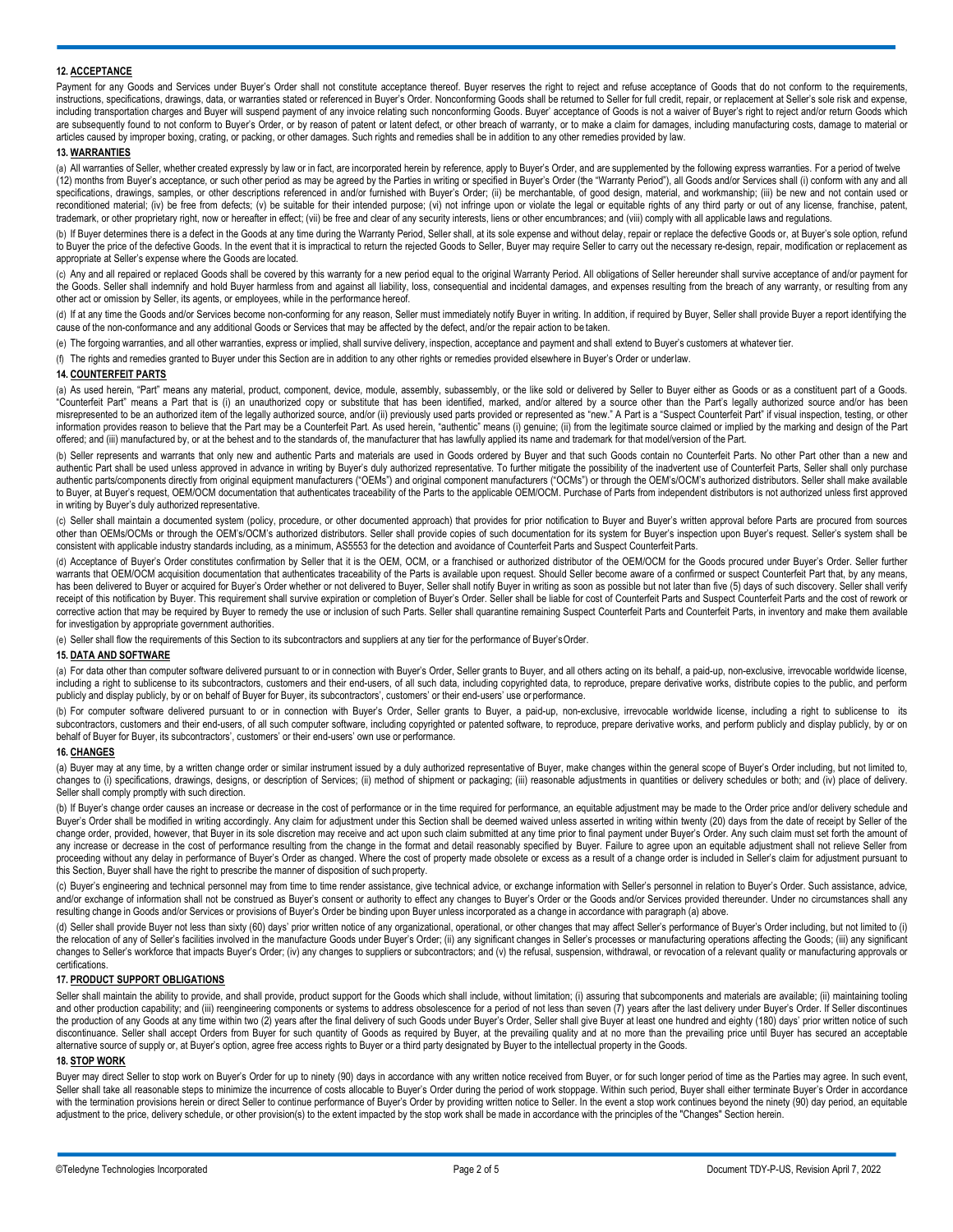### **19. CANCELLATION; TERMINATION FOR CONVENIENCE**

(a) Buyer may cancel or terminate performance or work under Buyer's Order in whole or in part for any reason by providing written notice to Seller. Upon receipt of such notice, Seller shall (i) stop work on the date and to the extent specified in the notice; (ii) terminate all lower-tier purchase orders and subcontracts to the extent they relate to the terminated work; (iii) promptly advise Buyer of the quantities of materials and wor in-process on hand or purchased prior to termination and the most favorable disposition that Seller can make thereof; (iv) comply with Buyer's instructions regarding transfer and disposition of title of such material and a work-in-process; and (v) submit all Seller's claims resulting from such termination within sixty (60) days of the date of the notice of termination.

(b) Buyer shall have the right to check such claims at any reasonable times by inspecting and auditing the records, facilities, work-in-process, and materials of Seller relating to Buyer's Order. Buyer shall pay the Order price for completed Goods accepted by Buyer and the substantiated cost to Seller of raw materials and work-in-process allocable to the terminated work based on any audit Buyer may conduct under generally accepted accounting principles, less (i) the reasonable value or cost (whichever is higher) of any items used or sold by Seller without Buyer's consent; (ii) the agreed value of any items used or sold by Seller with Buyer's consent; and (iii) the cost of any defective, damaged, or destroyed work or material

(c) Buyer shall make no payment for finished work, work in process, or raw material fabricated or procured by Seller in excess of Buyer's Order. Payments made under this Section shall not exceed the aggregate price specified in Buyer's Order, less payments otherwise made or to be made, and downward adjustments shall be made for costs of raw materials and work-in-process to reflect any indicated loss on the entire Order had it been completed. Payment made under this Section constitutes Buyer's sole liability in the event Buyer's Order is terminatedhereunder.

### **20. TERMINATION FOR DEFAULT**

(a) Buyer may, by written notice to Seller, terminate Buyer's Order for default in whole or in part if (i) Seller fails deliver the Goods or to perform the Services within the time specified in Buyer's Order or any extensi authorized by Buyer unless such failure is the result of a Force Majeure Event as defined above; (ii) Seller fails to make progress so as to endanger performance of Buyer's Order; (iii) Seller fails to perform any of the provisions of Buyer's Order; (iv) Seller makes any significant change to its processes or manufacturing operations which, in the sole opinion of Buyer, adversely affects the Goods; (v) Seller experiences any refusal, suspension, withdrawal, or revocation of a relevant quality or manufacturing approvals or certifications; or (vi) Seller is adjudicated bankrupt, files a petition for bankruptcy, makes an assignment for the benefit of creditors, or if an action under any law for the relief of debtors is taken.

(b) Buyer's right to terminate Buyer's Order under subparagraphs (a)(ii) and (a)(iii) above may be exercised if Seller does not cure such failure within ten (10) days (or more if authorized in writing by Buyer) after receipt of Buyer's notice specifying the failure. If Buyer terminates Buyer's Order in whole or in part, Buyer may acquire Goods or Services similar to those terminated from a third party, and Seller shall be liable to Buyer for any excess costs for those Goods or Services. However, Seller shall continue any portion of the work not terminated by Buyer.

(c) Except for defaults of vendors or subcontractors at any tier, Seller shall not be liable for any excess costs if the failure to perform Buyer's Order arises as a result of a Force Majeure Event, as defined above.

(d) Buyer may require Seller to transfer title and deliver to Buyer, as directed by Buyer, any completed Goods, partially completed Goods, and materials, parts, tools, dies, fixtures, plans, drawing, information, and contract rights (collectively referred to as "Manufacturing Materials" in this Section) that Seller has specifically produced or acquired for the terminated portion of Buyer's Order. Upon direction of Buyer, Seller shall also protect and preserve property in its possession in which Buyer has an interest. Buyer shall pay the Order price for completed Goods delivered and accepted. Seller and Buyer shall agree on the amount of payment for the partially completed Goods and Manufacturing Materials delivered and accepted and for the protection and preservation of the property. Buyer may withhold from these amounts any sum that Buyer determines to be necessary to protect Buyer against loss because of outstanding liens or claims of former lien holders. If, after termination, it is determined that Seller was not in default, or that the default was excusable, the rights and obligations of the Parties shall be the same as if the termination had been issued for the convenience of Buyer. The rights and remedies of Buyer in this Section are in addition to any other rights and remedies provided by law, or under Buyer's Order.

# **21. CONFIDENTIALITY**

(a) Buyer may disclose to Seller certain Confidential Information, as defined herein, to facilitate Seller's performance of Buyer's Order. All Confidential Information and any other technical information provided by Buyer to Seller shall at all times be and remain the property of Buyer and shall only be used by Seller in connection with Seller's performance of Buyer's Order. Unless agreed otherwise, Seller shall return all copies of Confidential Information provided by Buyer upon completion of Buyer's Order, unless agreed otherwise in writing by Buyer, or at any time upon Buyer's request. "Confidential Information", as used herein, includes, but is not limited to, specifications, drawings, designs, technical data, data sheets, schematics, diagrams, configurations, business, financial, statistical, and commercial information, formulae, analyses, trade secrets, ideas, methods, processes, know-how, software, and computer programs.

(b) Seller hereby agrees that any Confidential Information disclosed by Buyer (i) shall be maintained in a secure location; (ii) shall not be copied without the prior written approval of Buyer; (iii) shall be used by Selle solely to facilitate performance of Buyer's Order; and (iv) shall only be disclosed to Seller's employees on a need-to-know basis. Seller shall not disclose Buyer's Confidential Information to any third parties including, but not limited to, Seller's agents, consultants, vendors, suppliers, or subcontractors, without the prior written approval of Buyer. In the event Buyer provides Seller with written approval to disclose Confidential Information to a third party, Seller shall ensure all third parties are bound by terms and conditions consistent with this Section prior to receiving such information. If it becomes necessary for Seller to disclose Buyer's Confidential Information to a third party as a result of a requirement of law or regulation, such Confidential Information may be disclosed only to the extent required by law or regulation and, if so permitted, no earlier than five (5) business days after Seller provides Buyer with written notification of the requirement for such disclosure. Unless agreed otherwise, Seller shall return all copies of Confidential Information provided by Buyer upon completion of Buyer's Order or at any time upon Buyer's request.

(c) The obligations of confidentiality and restrictions on the use and disclosure of Confidential Information specified in these terms and conditions do not apply to any information that (i) is lawfully and rightfully alre in the possession of Seller without obligation of confidentiality at the time of receipt from Buyer; (ii) is independently developed by Seller without use or reference to the Confidential Information as evidenced by tangible evidence; (iii) appears in any printed publication or patent, or is in the public domain, except as a result of a breach of these terms and conditions by Seller; or (iv) is lawfully and rightfully received, free o restrictions, by Seller from a third party not known by Seller to be under any nondisclosure or confidentiality obligation or to have misappropriated or otherwise unlawfully obtained such information.

(d) Except as required by law or regulation, no news releases, public announcements, or advertising materials regarding Buyer's Order shall be issued by Seller without the prior written consent of Buyer. Seller shall extend this restriction to all lower-tier vendors and subcontractors involved in the performance of Buyer's Order.

### **22. PATENT INDEMNITY**

Seller agrees, upon receipt of notification, to promptly assume full responsibility for the defense of any suit or proceeding which may be brought against Buyer, its parent, subsidiaries or affiliates, constituent companies, agents, customers, subcontractors, or suppliers for alleged infringement of any United States or foreign patent, copyright, or trademark, as well as for the alleged unfair competition resulting from similarity in design, trademark, or appearance of Goods, by reason of the use or sale of any Goods or processes furnished under Buyer's Order, except for Goods manufactured or processes developed entirely from Buyer's designs. Seller further agrees to indemnify Buyer against any and all losses and damages, including court costs and attorney's fees, resulting from the bringing of such suit or proceeding, including any settlement or decree of judgment entered therein. Buyer may be represented by and actively participate through its own counsel in any such suit or proceeding, if it so desires. Seller's obligation hereunder shall survive acceptance of the Goods or processes and payment by Buyer and expiration or completion of Buyer's Order.

#### **23. PROPRIETARY RIGHTS**

(a) Unless otherwise agreed in writing, all tangible and intangible property including, but not limited to, information or data of any description, drawings, computer software, know-how, documents, trademarks, or copyrights ("Buyer's Intellectual Property") provided by Buyer to Seller, or paid for by Buyer under Buyer's Order, shall be and remain the property of Buyer. Buyer hereby grants a limited license to Seller to use any such Buyer's Intellectual Property solely for the purposes of performing Buyer's Order. This license is non-assignable, and may be terminated with or without cause by Buyer at any time.

(b) Seller agrees to assign to Buyer any invention, improvement, discovery, ideas, works of authorship, or data, whether or not patentable, conceived or reduced to practice in the performance Buyer's Order by any person employed by or working under the direction of Seller, and Buyer shall own exclusively all rights thereto, including all patent rights, copyrights, moral rights, rights in proprietary information, trademark rights, a other intellectual property rights. All such intellectual property that is protectable by copyright (i) shall be considered work(s) made for hire for Buyer; or (ii) Seller shall grant Buyer "first owner" status related to work(s) under local copyright law where the work(s) was created, or (iii) if the Governing Law, as defined herein, does not allow Buyer to gain ownership of such intellectual property, Seller agrees to grant to Buyer an exclusive, perpetual, royalty-free, irrevocable, transferable license for such intellectual property.

(c) Buyer recognizes and agrees that, unless otherwise agreed in writing between the Parties, the above rights and ownership of such rights shall not extend to or encompass any intellectual property owned, developed, or conceived by Seller prior to, or not in connection with, Buyer's Order.

# **24. BUYER-OWNED PROPERTY**

(a) If Buyer furnishes Seller with material or equipment including, but not limited to, tools, jigs, designs, dies, molds, fixtures, test equipment, or other property owned or paid for or agreed to be paid for by Buyer ("Buyer-Owned Property"), title thereto shall remain or vest in Buyer, and Seller shall label and identify all Buyer-Owned Property as Buyer's property. Seller must examine all Buyer-Owned Property furnished by Buyer to ascertain its suitability for the purpose. All Buyer-Owned Materials shall (i) be used only for performance of Buyer's Order; (ii) at all times be properly protected and maintained by Seller to ensure it is kept free from damage, deterioration, contamination and misuse; (iii) be covered, at Seller's expense, by adequate liability, damage, and fire insurance for the replacement cost; (iv) not be commingled with the property of Seller or others; (v) not be moved from Seller's premises without prior written authorization of Buyer; and (vi) upon Buyer's request, be immediately returned to Buyer at Seller's expense in good condition, reasonable wear and tear excepted. Seller shall assume all risk of loss or damage to Buyer-Owned Materials while they are in the custody of Seller. Seller shall be responsible for any loss, damage, or destruction to such Buyer-Owned Property. All Buyer-Owned Property shall be held where Buyer instructs. Buyer reserves the right to enter any premises, upon prior notice, where Buyer-Owned Property is located in order to inspect, stock check, or obtain the return to Buyer such Buyer-Owned Property.

(b) In the event that materials and/or equipment have only been partly funded by Buyer, Buyer and Seller shall jointly own the material and/or equipment in proportion to their respective funding. In circumstances where Buyer terminates the Order, Buyer, at its sole option, may become the sole owner of the partly funded material and/or equipment upon payment of a reasonable sum taking into account Seller's investment in the material and/or equipment tooling and its current condition.

### **25. INDEMNIFICATION**

Seller agrees to indemnify, defend, and hold harmless Buyer, its officers, directors, employees, and representatives (the "Buyer Parties") from and against any and all liabilities, losses, expenses, liens, claims, demands, and causes of action for death, personal injury, or property damage arising from any negligent act or omission of Seller in the performance of Buyer's Order.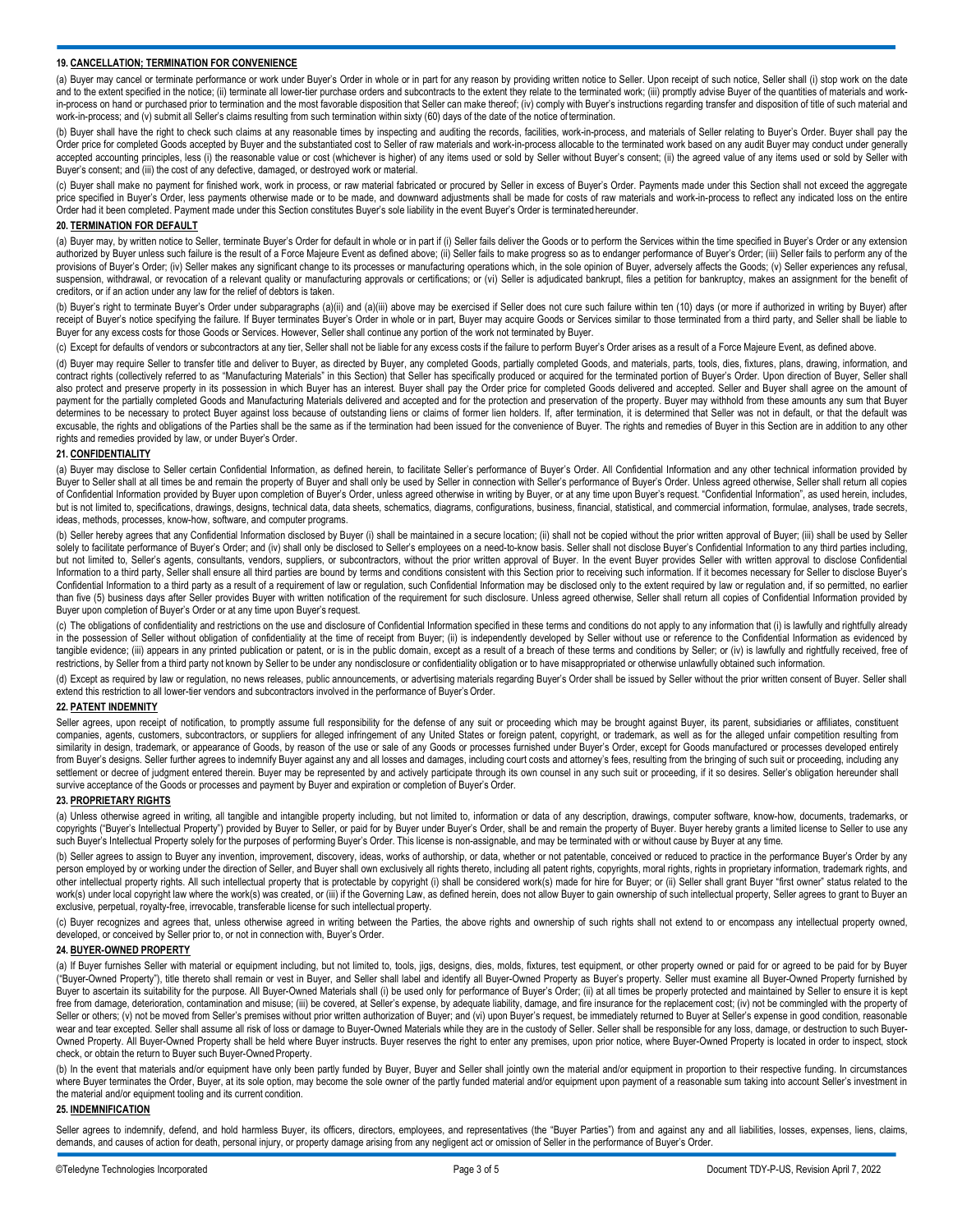### **26. INSURANCE**

(a) If Buyer's Order provides for Services or work to be performed by Seller, or if Seller's employees, representatives, agents, vendors, or subcontractors, are required to perform work on property owned and controlled by Buyer or on property of third-parties, Seller shall procure and maintain insurance coverage with carriers reasonably satisfactory to Buyer, including (i) Workers Compensation insurance with statutory limits, as required by the state in which the Services or work are to be performed; (ii) Employer's Liability insurance with limits of no less than one million dollars (\$1,000,000.00) per occurrence; (iii) Commercial General Liability insurance with limits of no less than one million dollars (\$1,000,000.00) per occurrence covering liability for bodily injury and property damage; (iv) Automobile Liability insurance coverage with a limit of no less than one million dollars (\$1,000,000.00) per accident; and (v) Excess or Umbrella Liability insurance coverage with a limit of no less than two million dollars (\$2,000,000.00) per occurrence in excess of each of the above mentioned policies.

(b) All liability insurance policies shall name Buyer, its officers, directors, employees, affiliates, successors, and assigns, as additional insureds. Seller shall provide evidence of the required insurance coverages and file with Buyer a Certificate of Insurance reasonably acceptable to Buyer prior to commencement of Services or work. The insurance policies and coverages required by this Section shall contain a provision that any such policies shall not be cancelled, allowed to expire, or reduces the coverages or limits in any manner unless at least thirty (30) days' prior written notice has been given to Buyer. Seller shall waive all rights of subrogation against Buyer under the foregoing policies. All insurance coverages shall be provided by insurance companies having ratings of A-/VII or better in the Best's Key Rating Insurance Guide (latest edition in effect at the latest date stated in the Certificate of Insurance referred to herein).

(c) Failure to obtain and maintain the required insurance shall constitute a material breach of Buyer's Order and Seller shall be liable to Buyer for any and all costs, liabilities, damages, and penalties (including attorneys' fees, court, and settlement expenses) resulting from such breach, unless a written waiver of the specific insurance requirement is provided to Seller by Buyer.

# **27. LIMITATION OF LIABILITY**

Except for (i) infringement of third party patents and intellectual property and (ii) violations of law, under no circumstances shall Buyer be liable for any consequential, special, incidental, indirect, multiple, administrative, or punitive damages, or any damage of an indirect or consequential nature arising out of or related to its performance under Buyer's Order including, without limitation, loss of use, loss of revenues, loss of anticipated profits, and cost of capital, whether based upon breach of Buyer's Order, warranty, negligence, or any other type of Claim, and whether grounded in tort, contract, civil law, or other theories of liability, including strict liability, even if advised in advance of the possibility of such damages. Buyer's total liability arising from or related to Buyer's Order including, but not limited to, its liability for indemn and hold harmless obligations under Buyer's Order, is limited to no more than the amount paid by Buyer to Seller under Buyer's Order, and Seller agrees to indemnify Buyer for any excess amounts. To the extent that this limitation of liability conflicts with any other Section or provision herein, such provision shall be regarded as amended to whatever extent required to make such provision consistent with this Section.

### **28. NOTICE TO BUYER OF LABOR DISPUTES**

Whenever Seller has knowledge that any actual or potential labor dispute is delaying or threatens to delay the timely performance of Buyer's Order, Seller shall immediately give notice to Buyer thereof, including all relevant information with respect thereto.

### **29. ETHICS AND VALUES**

Buyer is committed to uncompromising ethical standards, strict adherence to laws and regulations, and customer satisfaction. Seller agrees to review Buyer's Ethics Code of Conduct for Service Providers (available at <https://www.teledyne.com/who-we-are/ethics>) and fully comply with comply with such Ethics Code of Conduct and all applicable laws and regulations. Seller is encouraged to communicate any concerns or questions regarding the ethics and values of Buyer via the Teledyne Corporate Ethics Website at www.teledyne.ethicspoint.com.

### **30. ORDER OF PRECEDENCE**

The following order of precedence shall apply in the event of an inconsistency within Buyer's Order and its related documents, as applicable: (i) Buyer's Order; (ii) Buyer's Special Terms and Conditions of Purchase; (iii) Buyer's General Terms and Conditions of Purchase; (iv) the Specification; and (v) the Statement of Work or Scope of Services. Any inconsistencies between any documents must be clarified and agreed with Buyer.

#### **31. COMPLIANCE WITH LAW**

(a) Seller warrants and represents that the provision and shipment of Goods and/or the provision of Services or work to be performed by Seller under Buyer's Order are in compliance with all applicable federal, state, and local laws, orders, rules, ordinances, and regulations including, but not limited to, (i) the Equal Employment Act of 1972 and regulations thereunder; (ii) the Fair Labor Standards Act of 1938, as amended; (iii) orders of the U.S. Department of Labor, as applicable; (iv) all U.S. and international prohibitions on child labor, forced labor, slavery, and human trafficking; and (v) all laws and regulations of Seller's place of performance.

(b) Sellers that furnish any materials identified on any governmental agency's list of hazardous substances must furnish a Material Safety Data Sheet (MSDS) with the delivery of the material in a form and manner that conforms with the requirements of such governmental agency.

(c) Seller warrants and represents that it has and shall maintain all registrations, licenses and permits required for the performance of Buyer'sOrder.

(d) Seller shall not offer or give a kickback or gratuity (in the form of entertainment, gifts, or otherwise) to any employee of Buyer for the purpose of obtaining or rewarding favorable treatment. By accepting Buyer's Order, Seller warrants and represents that it has not made or solicited, and shall not make or solicit, kickbacks in violation of the United States Foreign Corrupt Practices Act (FCPA), 15 U.S.C. §§ 78dd1 through 78dd3, as amended, the Anti-Kickback Act of 1986 (41 USC 51-58), the anticorruption laws, regulations and policies of the home country of Seller, and/or the anticorruption laws, regulations and policies of any other country with jurisdiction over the activities in the performance of Buyer's Order.

(e) All of the provisions stated in subparagraphs (a) through (c) of this Section are incorporated by reference as part of Buyer's Order. Any modification or amendment to Buyer's Order shall be deemed a recertification of the accuracy and truthfulness of the foregoing representations and warranties herein. If at any time Seller becomes aware of information or circumstances that suggest any of the representations, warranties, and covenants referenced in this Section may not be accurate, it shall notify Buyer immediately in writing, but not more than five (5) days after becoming aware of such circumstances. Seller further agrees to indemnify Buyer against any loss, cost, liability, or damage whatsoever, including attorney's fees, which may result from Seller's violation of thisSection.

# **32. CONFLICT MINERALS**

Upon request of Buyer, Seller shall determine whether any Goods contain tin, tantalum, tungsten, gold or any other materials that are designated under applicable rules of the United States Securities and Exchange Commission ("SEC") as a "conflict mineral". If no Goods contain one or more conflict minerals that are necessary to the functionality or production of such Goods within the meaning of applicable SEC rules and interpretations, Seller shall, upon request, certify same to Buyer. If any Goods contain one or more conflict minerals, Seller shall certify to Buyer the country of origin of any such conflict mineral(s) or that the confli mineral(s) came from recycled or scrap sources within the meaning of those terms under applicable SEC rules. If Seller is unable to identify the country of origin, and the conflict mineral(s) in question did not come from recycled or scrap sources, Seller shall in good faith conduct an inquiry of its relevant suppliers as to the country of origin of such conflict mineral(s), and such inquiry shall comply with then-existing standards under SEC rules for the conduct of a reasonable country of origin inquiry. In the event that Seller is or becomes aware that any conflict mineral(s) that are necessary to the functionality or production of any Goods originated from a "covered country" within the meaning of the SEC's conflict minerals rules and did not come from recycled or scrap sources. Seller shall make a good faith effort to determine whether such conflict minerals came from a processing facility certified as conflict free by a recognized industry group that requires an independent private sector audit of the smelter or from an individual processing facility that has obtained an independent private sector audit that is publically available, and to provide written documentation of such determination. Seller shall also take such additional actions and provide such additional information requested by Buyer as may be necessary in order for Buyer to be or remain compliant with applicable laws, rules and regulations relating to conflict minerals.

# **33. SUPPLY CHAIN SECURITY**

Buyer supports internationally recognized initiatives to secure the commercial supply chain (e.g., AEO, WCO SAFE Framework of Standards, or relevant equivalent standards) so as to assure freight and/or merchandise is not compromised contrary to applicable laws. Upon Buyer's request, Seller agrees to inform Buyer of Seller's status regarding any such initiatives. Seller shall use reasonable commercial efforts to (i) implement reasonable security control standards to ensure the integrity and correctness of merchandise and accompanying commercial documentation related to relative to Buyer's Order; (ii) implement procedures to protect against un-manifested material being introduced into the supply chain; (iii) implement safeguards to resist unlawful entry to Seller's facilities and to protect against outside intrusion; (iv) implement measures fo positively identifying employees, visitors, and vendors and to prevent unauthorized access to information technology systems; (v) to the extent required by applicable laws, conduct employment screening of prospective employees to include periodic background checks and application verifications; (vi) provide security awareness education and training for employees covering cargo integrity and determining and addressing unauthorized access and communications protocols for notifying policing agencies when suspected or known illegal activities are present; and (vii) implement reasonable steps to protect against the introduction of unauthorized personnel and material in conveyance (e.g., containers, trucks, drums, etc.) destined to Buyer. If, as a result of facilitating a shipment to Buyer, Seller suspects a supply chain security breach or concern after dispatch from its facility, Seller is obligated to notify Buyer immediately. Buyer shall cooperate with Seller's assessment of its supply chain security and review of security measures.

# **34. EXPORT COMPLIANCE**

(a) The shipment of Goods, provision of Services, and delivery and use of technical information under Buyer's Order are subject to all decrees, statutes, laws, legislation, rules, and regulations which govern export, reexport, or otherwise pertain to the export controls of the United States and any other country in which the Goods are manufactured, transferred, sold, shipped, or exported, including, but not limited to, (i) the U.S. Department of Commerce Export Administration Regulations (EAR) and (ii) the U.S. Department of State International Traffic in Arms Regulations (ITAR). Seller hereby agrees to indemnify Buyer for all liabilities, penalties, losses, damages, costs, or expenses that may be imposed on or incurred by Buyer in connection with any violations of such laws and regulations bySeller.

(b) Information furnished to Seller under Buyer's Order may contain technical data, as defined in ITAR Section 120.10. Seller is advised and hereby acknowledges that such technical data, relating to export controlled items appearing on the U.S. Munitions List (USML) at ITAR Section 121, may not be exported, disclosed, or transferred, as defined in ITAR Section 120.17, to any foreign person (whether in the United States or abroad), as defined in ITAR Section 120.16, without first complying with all relevant requirements of ITAR Sections 120-130 (22 CFR 120-130), including the requirement for obtaining any written export authorization from the United States Department of State, Directorate of Defense Trade Controls (DDTC), or otherwise make and document the determination that an ITAR licensing exemption applies, as the case may be. A downloadable copy of the ITAR is accessible at the DDTC web site at [www.pmddtc.state.gov.](http://www.pmddtc.state.gov/)